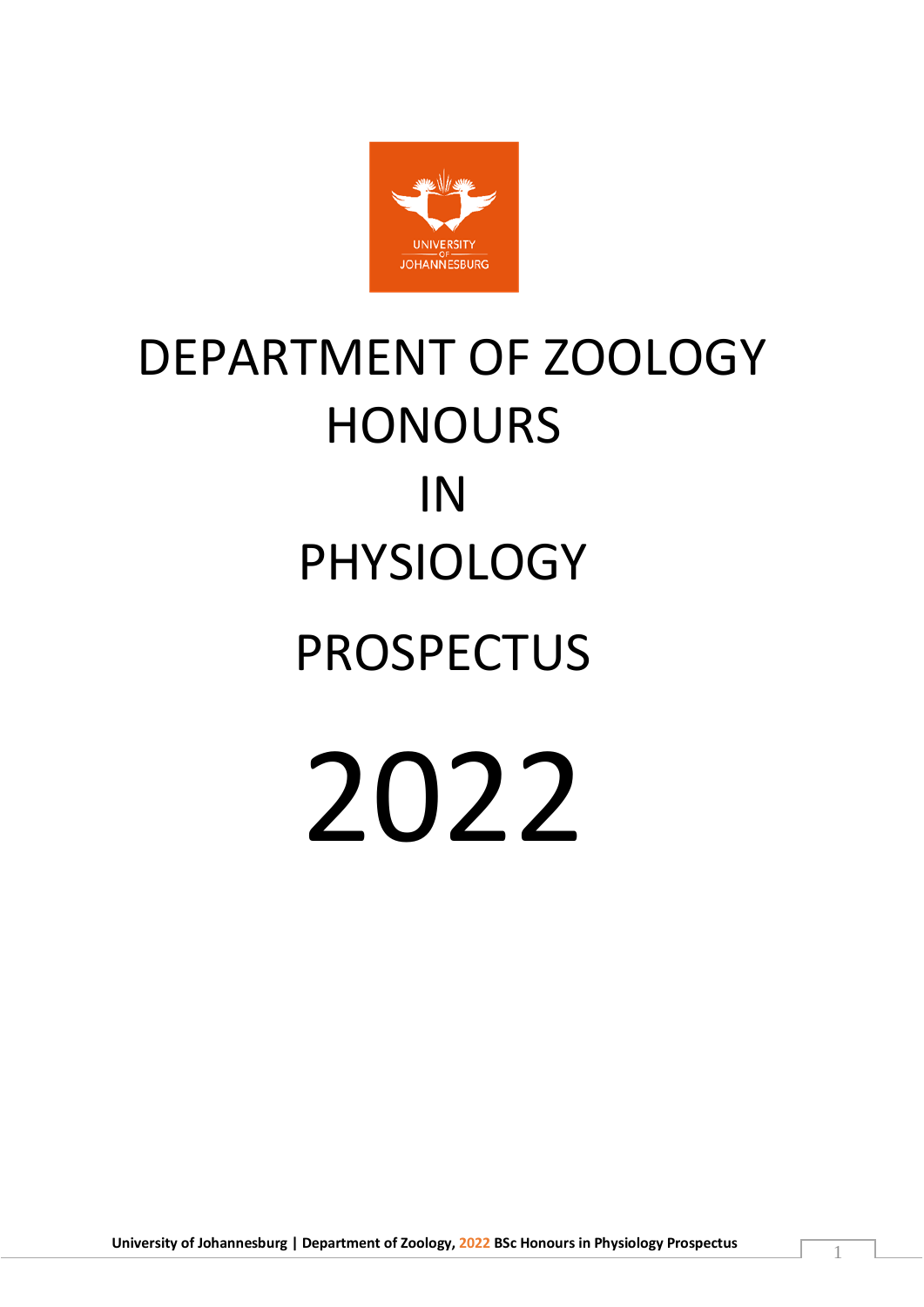# **DEPARTMENTAL CONTACT INFORMATION**

Should you have any queries; the following people in the Department can be contacted for further information.

Secretary: **Ms Nomcebo Dunge** Contact: 011 559 2441 Email: [zoologysecretary@uj.ac.za](mailto:zoologysecretary@uj.ac.za)

Honours Co-ordinator: **Dr Lourelle Neethling** Contact: 011 559 3367 Email: [lneethling@uj.ac.za](mailto:lneethling@uj.ac.za)

Head of Department: **Prof Cobus van Dyk** Contact: 011 559 2620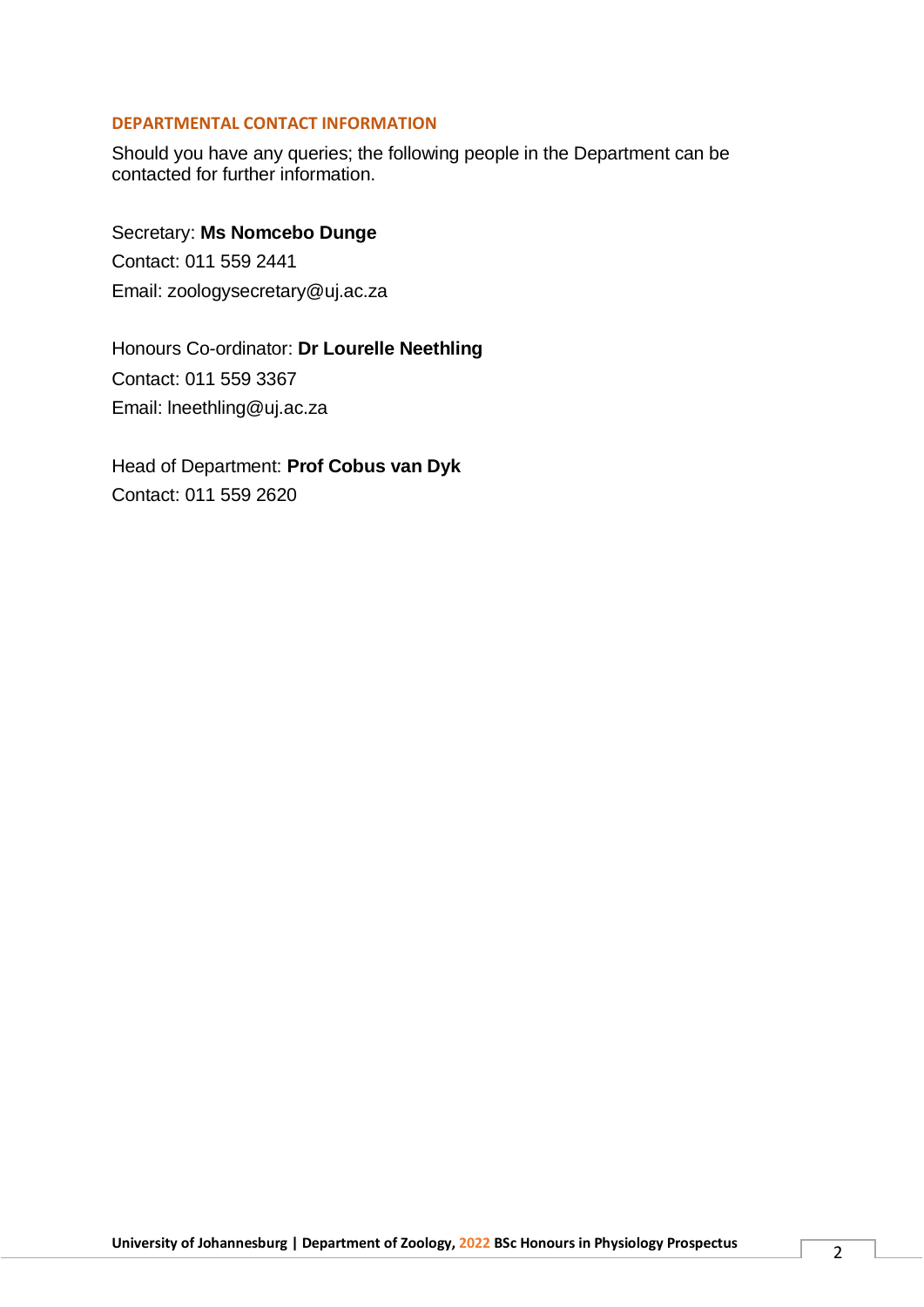#### **INTRODUCTION**

The Honours course is only presented on a full-time basis. Therefore, students must be available full-time from Monday to Friday for lectures from February until the end of November (should there be a change in the starting date, it will be communicated to successful applicants).

In the Zoology Department, it is assumed that no student should leave the University before obtaining at least four years of training (Honours). Therefore, courses are developed to run from the first year to the fourth. Since the application process is competitive, all potential students cannot be accepted and therefore should apply online for admission before the specified deadline in the year preceding the study year.

# **APPLICATIONS**

Applications open **1 April** and closes 30 September. The selection process is finalized after the final examinations of all applicants have been concluded. Students whose applications were successful, will be notified via email by the Department of Zoology.

#### **Conditions of acceptance**

A restricted number of students will be accepted annually. This number is determined by the available places in the department. The conditions of acceptance are:

- **a)** A BSc degree with Physiology as major or equivalent
- **b)** An average of 65 % in Physiology or equivalent at graduate level
- **c)** As part of the application process, the department can, at its discretion, request an English proficiency test or a written essay, evaluated by the academic staff of the Department of Zoology.

# **Students can apply online at:**

<https://www.uj.ac.za/studyatUJ/sec/Pages/postgraduate.aspx>

UJ Students apply as a Returning or Internal Applicant (Right-hand side of screen). Students applying from other universities may use the same link but will apply as a New Applicant.

Documents required for application:

South African students:

- Certified ID copy
- Certified copy of most recent Academic Record

Students applying from outside South Africa:

- Certified Passport copy
- SAQA evaluation of undergraduate degree
- Certified copy of most recent Academic Record

Checklist for application:

- Valid CURRENT email address
- All documents must be certified
- All documents scanned separately as tiff, pdf, jpg or gif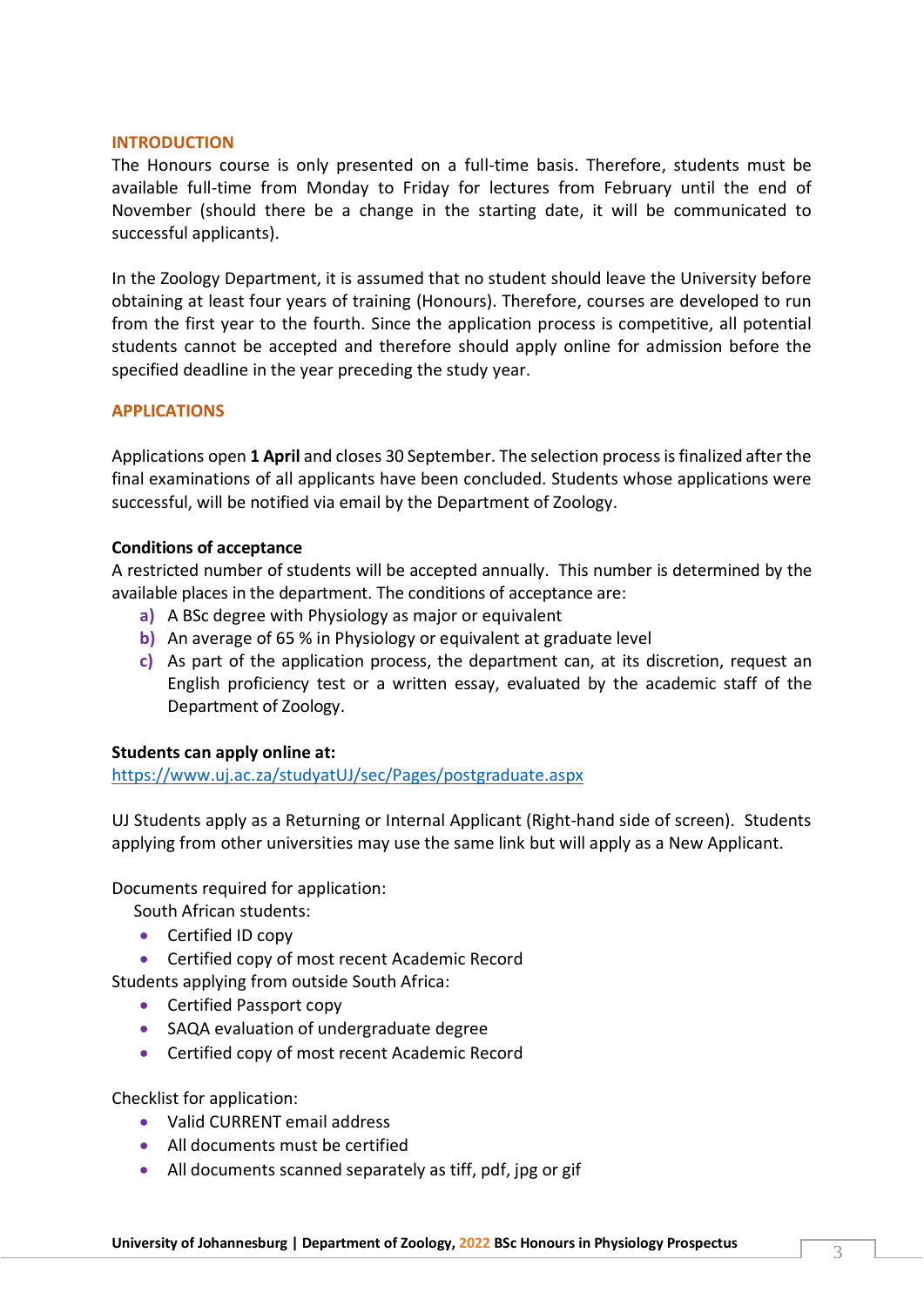• Maximum file size of 512KB

#### **FINANCIAL AID**

Prospective students should note that a number of bursaries are available for students with merit and you must apply on the dates specified by the bursar.

Additional information is available here: <https://www.uj.ac.za/postgraduate/Pages/Funding-for-Postgraduate-Studies.aspx>

You may also apply for an assistantship in the department.

#### **RESEARCH PROJECT**

As part of the Honours programme, each student must complete a research project. Supervisors provide the various topics and under their supervision, each student must complete the project and present it at a departmental colloquium and hand in a written scientific report. Subject to approval, students are welcome to submit their own project topics for consideration.

#### **HONOURS PROGRAMME**

| <b>NQF Level:</b>       |                                                    |
|-------------------------|----------------------------------------------------|
| <b>Credits:</b>         | 120                                                |
| <b>Rules of access:</b> | BSc degree with Physiology or equivalent as major. |

The BSc Hons Physiology (H2021Q) programme includes the following modules: PHS8X03, PHS8X04, PHS8X05, PHS8X06, PHS8X07, PHS8X08, PHS8X09 AND PHS8X00. Scientific Methodology (PHS8X09) is a prerequisite for the Research Project (PHS8X00).

The department annually determines the specific modules that will be presented.

#### **Assessment**

Assessment of the modules will take place on a continuous basis throughout the year. Results will be published as it becomes available. The Academic Regulations with regard to continuous assessment will apply.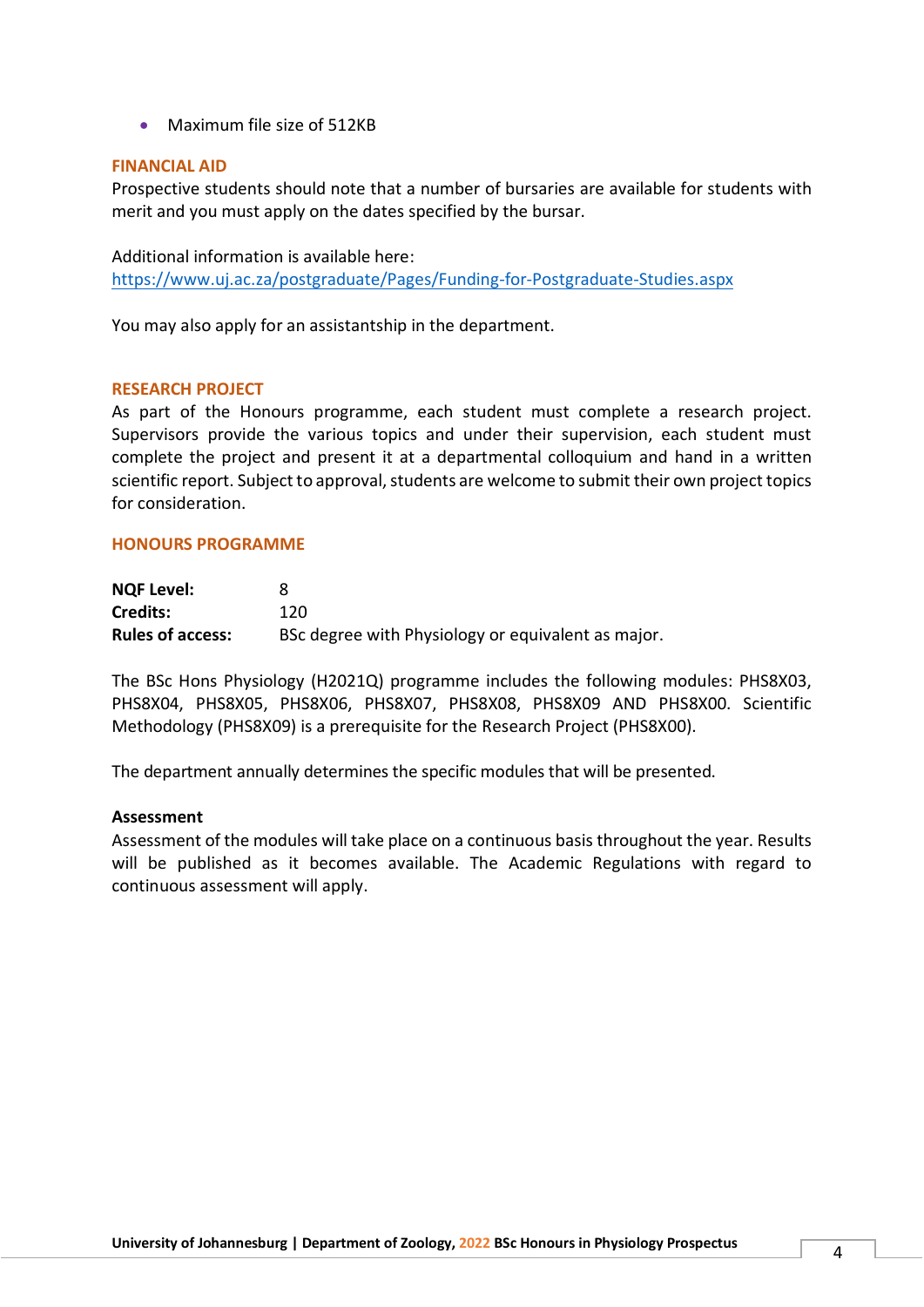# **Summary of modules in Physiology Honours**

| Course         | <b>Module</b>                   | <b>Credits</b> |
|----------------|---------------------------------|----------------|
| <b>PHS8X03</b> | Cell Physiology                 | 8              |
| PHS8X04        | Morphometrics                   | 8              |
| <b>PHS8X05</b> | Endocrinology                   | 16             |
| PHS8X06        | Cardiorespiratory Physiology    | 16             |
| PHS8X07        | Neurology                       | 16             |
| PHS8X08        | <b>Environmental Physiology</b> | 16             |
| PHS8X09        | Scientific Methodology          | 10             |
| PHS8X00        | Research Project                | 30             |
|                | <b>TOTAL</b>                    | 120            |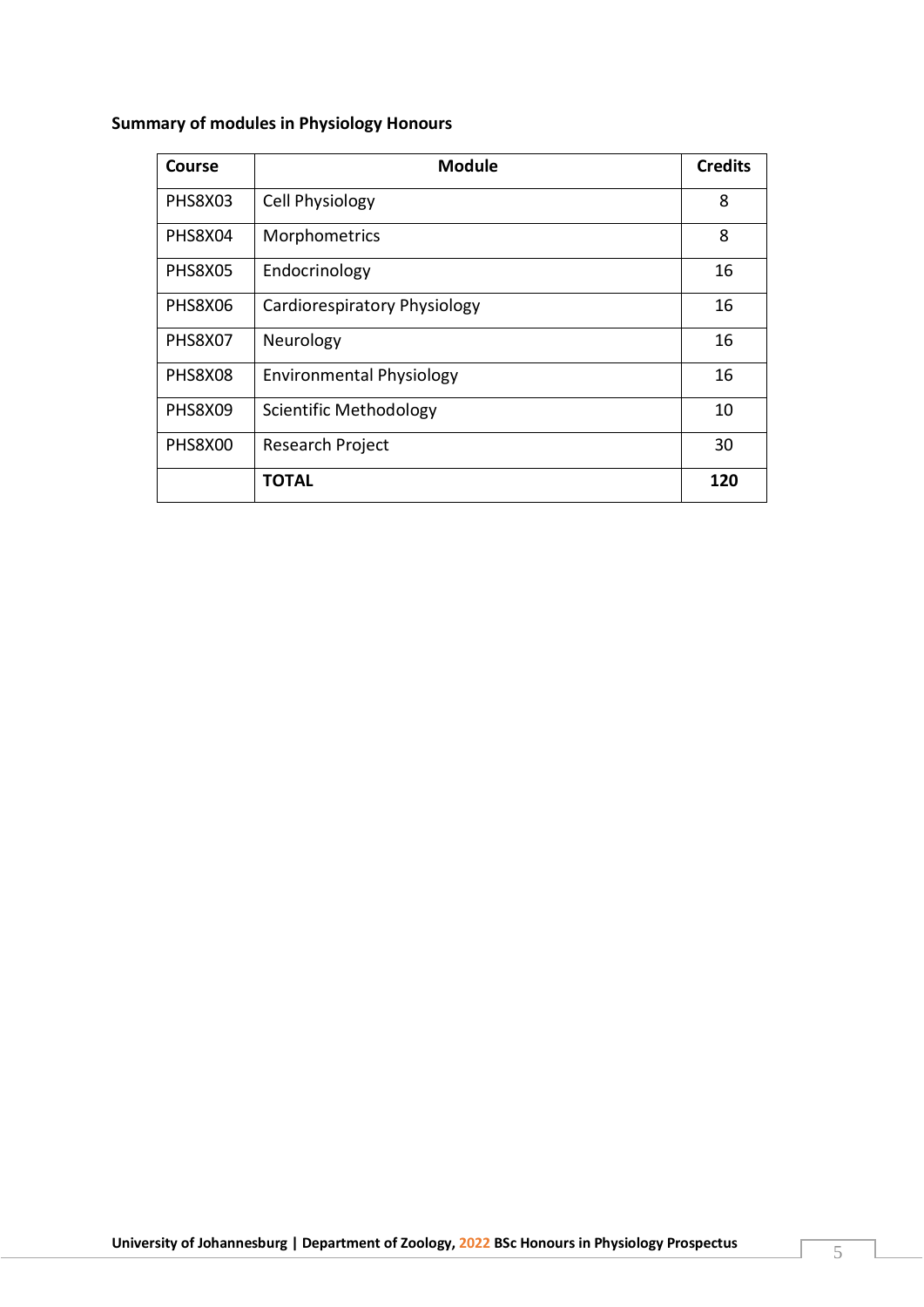# **MODULE INFORMATION**

# **Module: PHS8X03 Cell Physiology**

**NQF Level: 8**

#### **Credits: 8**

**Purpose:** The purpose of this module is to describe the relationship between the structure and the specialized functions of cells and tissues, compare the different transport mechanisms and explain the effect of toxicants on different cells and tissue types.

**Specific outcomes:** On completion of this learning event, the student should be able to:

- Discuss the relationship between the structure and the functions of the cell membrane.
- Explain and compare the processes of various transport mechanisms in the cell to facilitate the absorption or removal of substances.
- Explain the origin and significance of the transmembrane potential.
- Discuss the relationship between the structure and the functions in different tissue types.
- Assess the changes in the cell structure after the exposure to toxicants.

# **Module: PHS8X04 Morphometrics**

| <b>NQF Level:</b> | 8 |
|-------------------|---|
| <b>Credits:</b>   | 8 |

**Purpose:** As analytical methods, morphometric techniques are highly versatile. They can be applied on normal, pathological (abnormal), animate, inanimate, homogenous, and heterogeneous structures at gross or microscopic levels. This part of the course will expose students to techniques of nonbiased sampling of biological tissues and the various methods of determining sample size adequacy. It will comprise of 36 hours of lectures and 9 hours of practicals. The theoretical bases of morphometry will be presented in the lectures while hands on exposure to the analytical techniques will be given in the sessions.

The various methods of volume density determination like planimetry, line integration, and point counting will be outlined and the limitations and strengths inherent in them highlighted. Histological sections will be analysed using ocular graticules and electron micrographs using quadratic overlay acetate grids. Absolute volume will be calculated from volume densities. Surface area with be determined by intersection counting. It will be done on light microscopic sectional tissue preparations and electron micrographs. Numerical- and length densities will be determined by counting sectional profiles of discrete structures. The ways and means of avoiding bias during sampling and tissue analysis will be presented.

# **Specific outcomes:**

At the end of the series of lectures, it will be expected that a student will:

- Appreciate the importance of quantitation of organisms and their tissues in understanding function.
- Be able to critically define the parameters in an organism or tissue that are needed to understand specific functions.
- Be able to critically sample and analyse an organism or its tissue components in a nonbiased way in order to generate concrete results.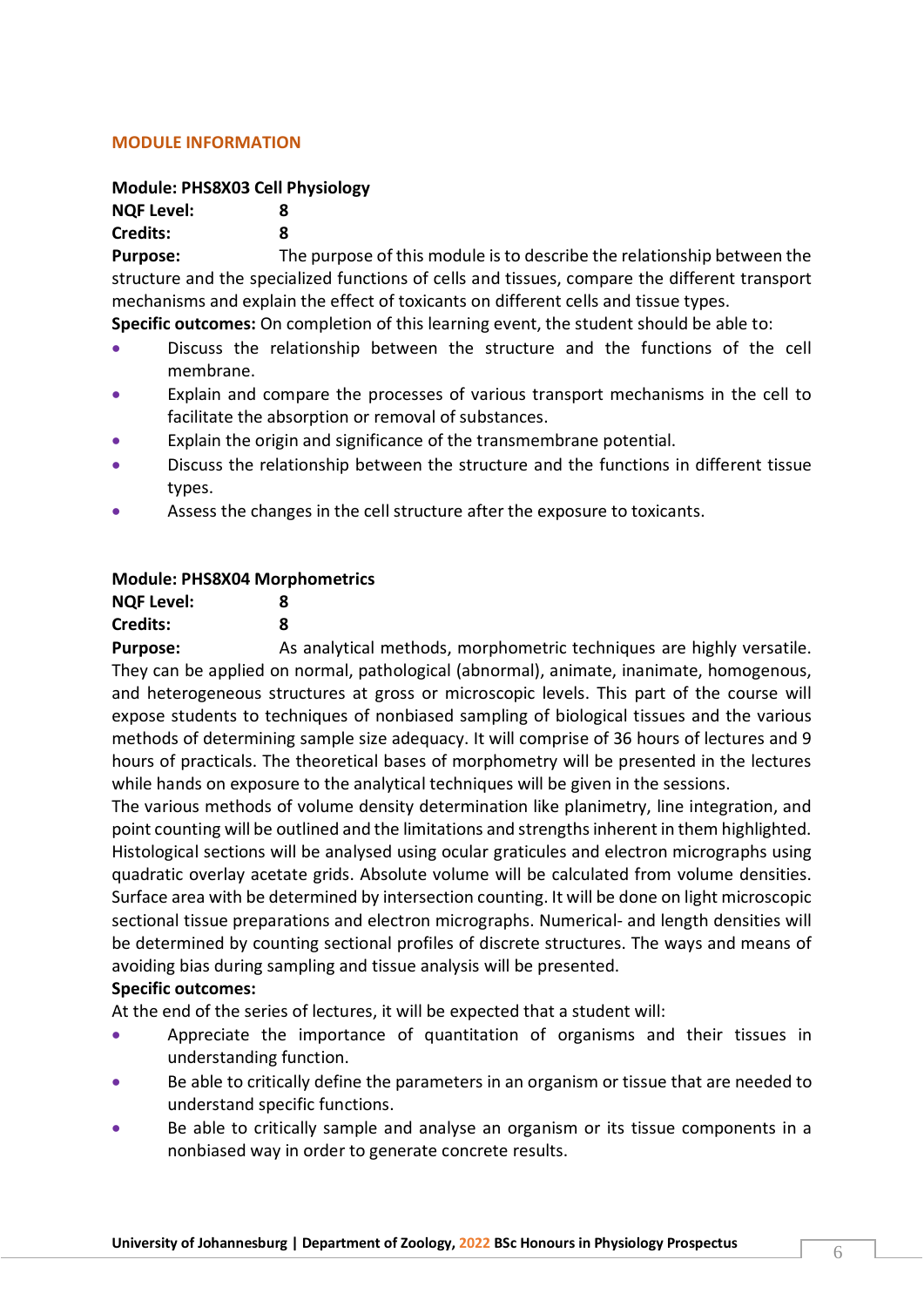# **Module: PHS8X05 Endocrinology**

**NQF Level: 8 Credits: 16**

**Purpose:** The purpose of this module is to develop the student's reasoning in the functioning and application of the endocrine and Nervous system's role as a major regulatory system in living organisms.

**Specific outcomes:** On completion of this learning event, the student should be able to:

- Describe the importance and functioning of the four classes of chemical messengers.
- Critically discuss the functioning and characteristics of hormones.
- Explain the control of hormone secretion and the receptors and mechanisms of action.
- Critically discuss endocrine glands, their hormones, functions and possible pathophysiology.

# **Module: PHS8X06 Cardiorespiratory Physiology**

**NQF Level: 8**

**Credits: 16**

**Purpose:** The purpose of this module is to develop student's reasoning in the functioning and importance of the Cardiorespiratory system's role and application in animals.

**Specific outcomes:** On completion of this learning event, the learner should be able to:

- Discuss the macro-, micro anatomy and histology of the heart
- Critically discuss the electrical activity of the heart
- Describe the cardiac cycle with reference to the pressure in each chamber, phases of the ECG and the heart sounds under load
- Discuss and interpret the physiology of circulation
- Discuss the macro-, micro anatomy and histology of the respiratory system
- Critically discuss the physiology of respiration
- Argue the effects of increased stress on the cardiovascular system and oxygen transport

# **Module: PHS8X07 Neurology**

# **NQF Level: 8**

# **Credits: 16**

**Purpose:** A learner credited with this module will be able to understand the specialized functions of neurons, specify the routes by which different ions and molecules enter or leave a cell and understand how the brain functions. The objective of this module is also to enable the learner to explain the chemical, biochemical and cellular processes involved in the effects of drugs (i.e. pharmacology; integration with the nervous system). The practical work will enable learners to evaluate results obtained during practical work, analyse the results and compile a report on the results.

**Specific outcomes:** On completion of this learning event, the student should be able to:

- Explain the role and structure of ion channels in signalling.
- Explain the transport of ions across the membrane and its role in determining the ionic basis of resting and membrane potentials.
- Explain how neurons act as conductors of electricity and the functions and properties of neuroglial cells.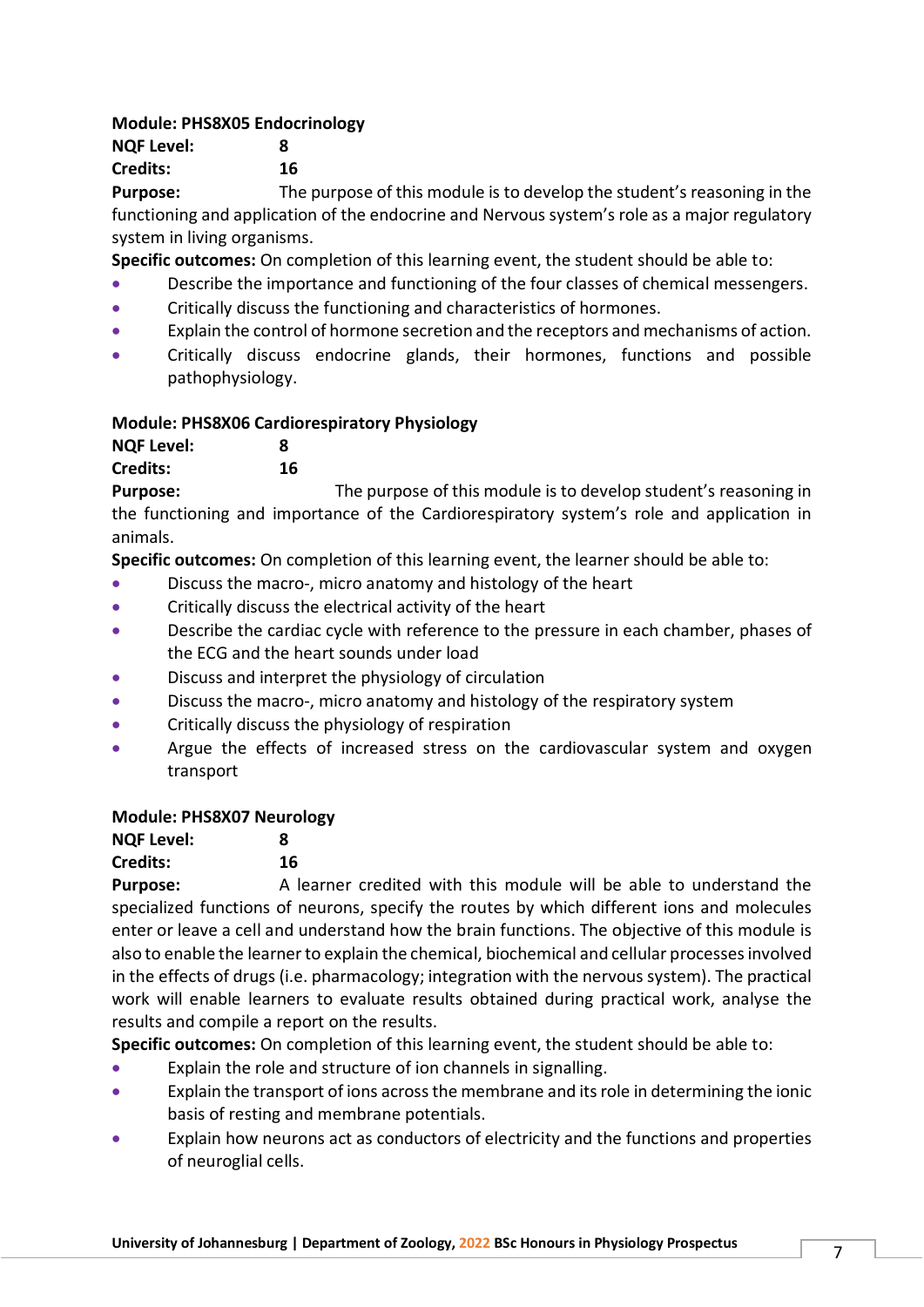- Explain the cellular and molecular biochemistry processes involved in direct and indirect synaptic transmission, transmission release, and synaptic plasticity.
- Explain the functioning of the autonomic nervous system.
- Explain the transduction of mechanical and chemical stimuli, processing of somatosensory and auditory signals.
- Specific outcomes: The objective of this module is to enable the learner to explain the chemical, biochemical and cellular processes involved in signal generation and conductance in the nervous system and to discuss the integrative processes involved in the nervous system. The effects of drugs (i.e. pharmacology) will be utilised in the latter part of the module.
- • Demonstrate a workable knowledge of the pharmacology of the neuromuscular junction, signalling in the nervous system and all integrative mechanisms.

#### **Module: PHS8X08 Environmental Physiology**

| <b>NQF Level:</b> | 8  |
|-------------------|----|
| Credits:          | 16 |

**Purpose**: The physiological responses of animals in the field to changes in the environment are important for their survival. This course focuses on the physiological adaptations by organisms in different environments with the emphasis on extreme conditions such as deserts, polar regions and the ocean depths. Questions were asked on how animals survive under these extreme conditions e.g. very cold, little water and great depths. Physiological adaptations take place to ensure survival and growth under these environmental conditions. The mechanisms used by the different organs and organ systems to maintain homeostasis in the body, are studied.

**Specific outcomes:** After successfully completing the course a candidate will:

- Understand the nature and levels of adaptation of animals in their environment.
- Explain the fundamental mechanisms of adaptation.
- Identify the problems animals experience with size and scale in adaptation.
- Discuss how organisms survive in special aquatic habitats.
- Discuss physiological adaptations by organisms in terrestrial habitats
- Demonstrate an understanding of animal survival in extreme terrestrial habitats.
- Explain the mechanisms used to adapt to habitats in the marine, shoreline and estuarine environments.
- Identify and describe the mechanisms of adaptation used by organisms to survive in fresh water environments.

# **Module: PHS8X09 Scientific Methodology**

| <b>NQF Level:</b> | 8 |
|-------------------|---|
|-------------------|---|

# **Credits: 10**

**Purpose:** The purpose of this module is to prepare students for scientific research methods and scientific reasoning. The aspects of scientific methods will include animal housing for research, preparing and analysing tissue samples, photographic techniques in the field and in the laboratory, working with data sets and scientific writing. The aspects of scientific reasoning will include the origin and development of the scientific method and its application in biological studies.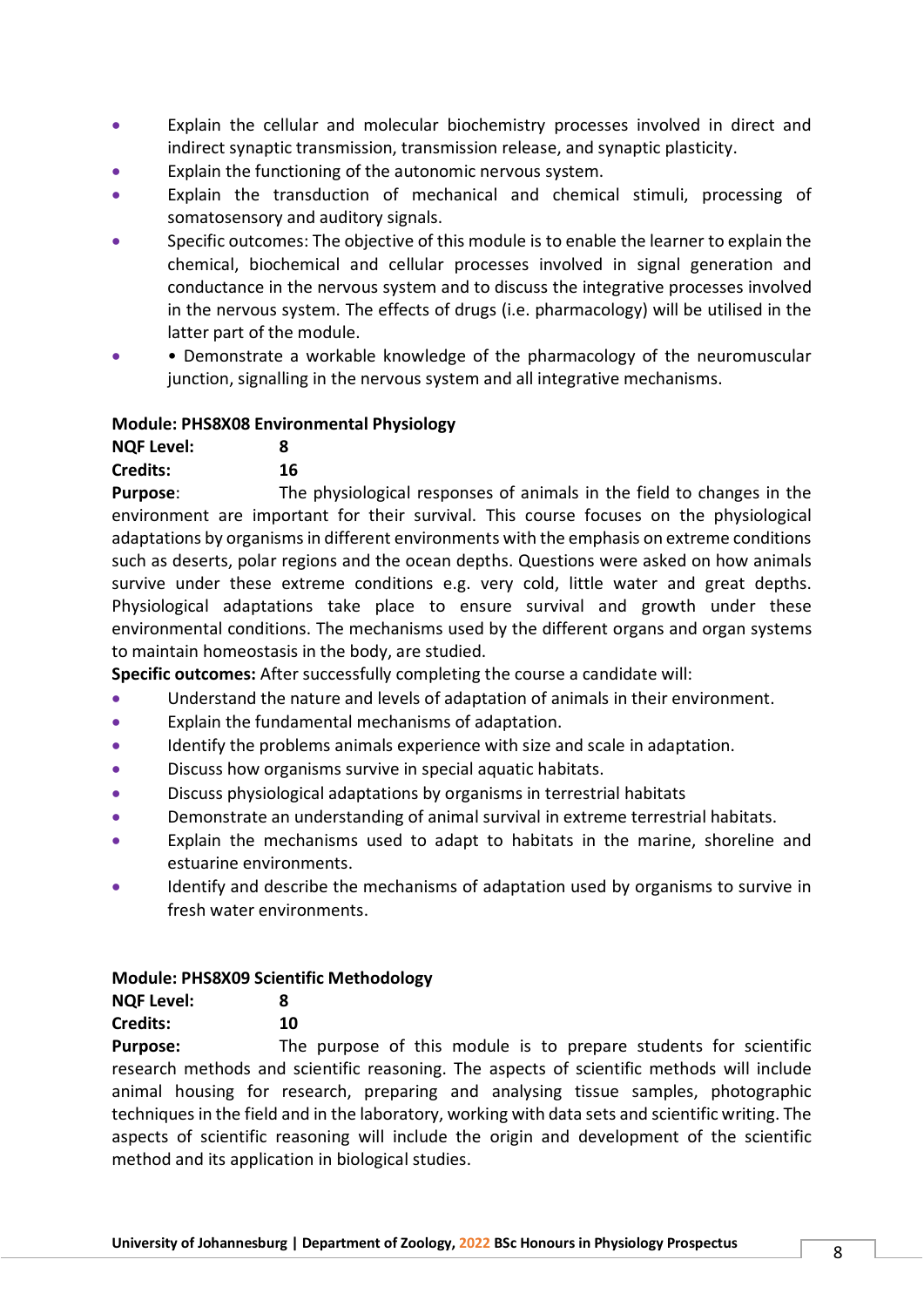**Specific outcomes:** After successfully completing the course a candidate will:

- Criticize and evaluate the use, function and management of the aquarium and controlled environmental facilities and other animal housing methods.
- Practically demonstrate techniques for preparing animal tissues for microscopic investigation employing standard techniques. Discuss other tissues used in scientific study
- Demonstrate photographic techniques in the laboratory and in the field, show awareness of GIS applications.
- Create a data set in excel.
	- o Distinguish between nominal, ordinal and continuous graphs.
	- o Interpret univariate and multi-variate descriptive statistics and graphs.
	- o Formulate a null and alternative hypothesis.
	- o Test basic statistical hypotheses and interpret the results.
	- o Determine a simple linear regression equation and interpret the results.
	- o Interpret the results of logistic regression and chaid.
- Discuss the origin and further development of ideas and concepts related to the scientific methods and the contributions of 21st century science philosophers to the modern scientific method.
- Write a scientific manuscript according to the prescriptions of the scientific method, create figures and tables and add it to the manuscript.

# **Module: PHS8X00 Research Project**

| <b>NQF Level:</b>    | 8       |
|----------------------|---------|
| Credits:             | 30      |
| <b>Prerequisite:</b> | PHS8X09 |
|                      |         |

**Purpose:** Students have the opportunity to select a project of their choice, plan a project, generate and collect experimental data on a specific research topic in the research focus areas of the department, interpret results in terms of current subject information, make inferences and recommendations and present it as a written report and an oral presentation. **Specific outcomes:** On completion of this learning event, the student should be able to:

- Gain theoretical and practical knowledge of the field of the specific project.
- Collect experimental data on the aspects motivated in the project proposal.
- Interpret the results obtained.
- Generate inferences and recommendations.
- Present the results in an understandable format at a colloquium.

# **A written and oral presentation of the project and results will have to be prepared and compiled**.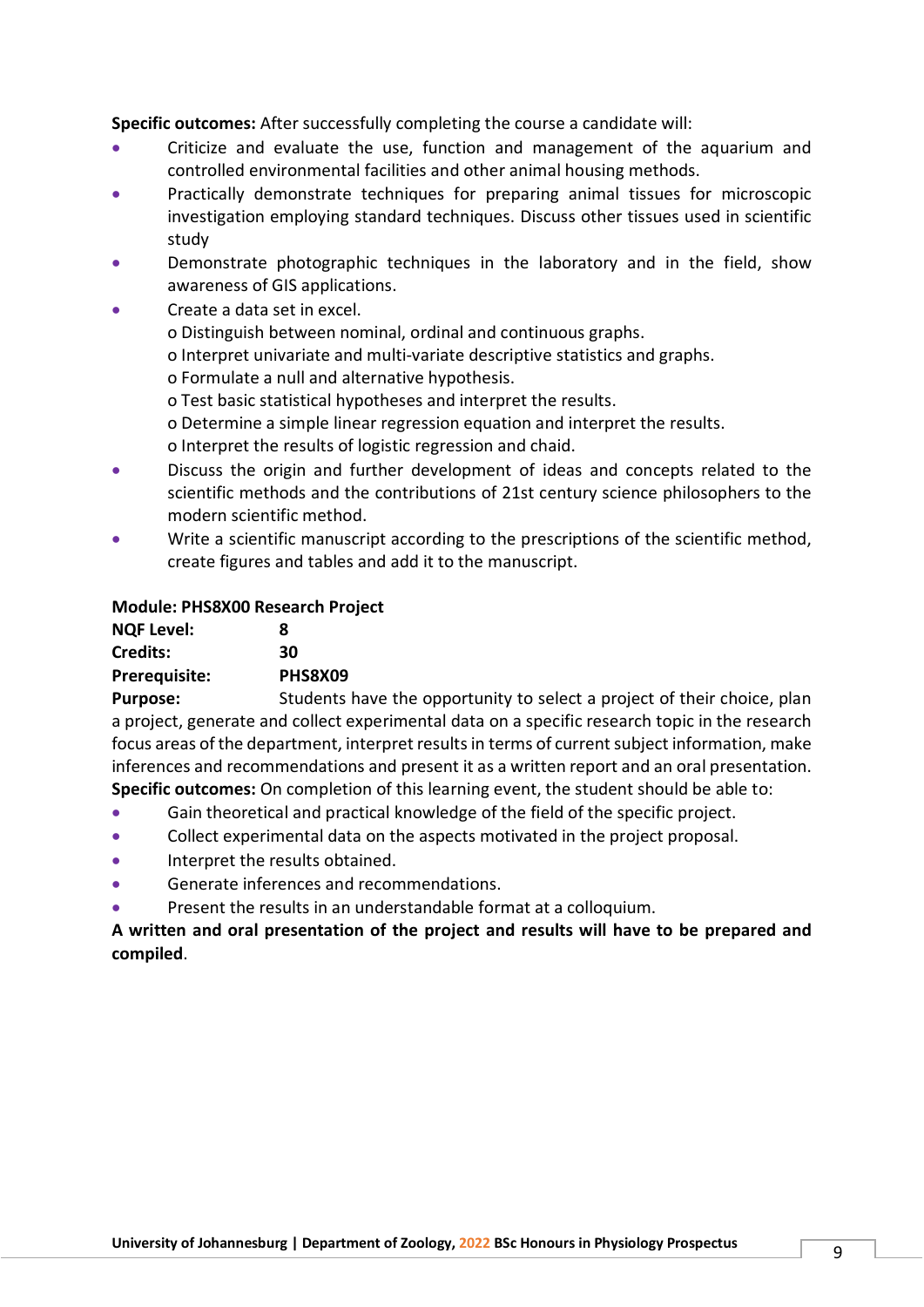# **PREVIOUS PROJECTS**

The following projects were done over the past three years in the Department:

# **2019**

- 1. Hatching success of *Clarias gariepinus* eggs after the exposure to the organochlorine pesticide methoxychlor
- 2. The effects of the organochlorine pesticide Aldrin on the hatching success of *Clarias gariepinus* eggs
- 3. An investigation on the occurrence of renal amyloidosis in *Clarias gariepinus* in the Roodeplaat Dam and Klipspruit System
- 4. A comparison of biomarker responses of *Labeobarbus kimberleyensis* in the Upper and Lower water management areas of the Vaal River
- 5. A histological assessment of the heart of *Clarias gariepinus* from two polluted aquatic ecosystems in Gauteng Province, South Africa
- 6. Bioaccumulation of vanadium (V) in the tissue of African Clawed Frog *Xenopus laevis* after chronic exposure
- 7. Determining population dynamics using age and growth rates of *Labeobarbus* spp. Along the Vaal River catchment
- 8. Branching: a naturally conserved structural design of life
- 9. The structure of the respiratory system (lungs-air sacs) of the domestic fowl, *Gallus gallus* variant *domesticus*
- 10. The investigation on the feeding preferences of blowfly adults, larvae and female oviposition in a cave environment
- 11. Using ecological niche modelling to understand *Afrolittorina* distribution
- 12. An assessment of biomarkers in *Clarias gariepinus* in the Lower Vaal River System
- 13. Using Ecological Niche Modelling to predict the global extent of the European Starling invasion under current and future climates
- 14. Biomarker response of Smallmouth yellowfish *Labeobarbus aeneus* to water within the Vaal Dam
- 15. Bioaccumulation of vanadium (V) in the tissues of the African Clawed Frog, *Xenopus laevis* after acute exposure
- 16. Assessment of sediment toxicity using the Ostracodtoxkit with specific focus on metal accumulation
- 17. Describing preliminary spermatogenesis in the male Scalloped Hammerhead shark, *Sphyrna lewini*, from the coast of Kwa-Zulu Natal, South Africa
- 18. Re-description of *Cichlidogyrus papernastrema* Price, Peebles and Bamford, 1969 infecting *Tilapia sparmanii* Smith 1840 in Padda Dam, Gauteng using morphological and molecular approaches
- 19. Determining population dynamics using age and growth rate of *Clarias gariepinus* along Vaal River Catchment

# **2020**

1. The effect of increased salinity on the heart rate of Red-rimmed melania (*Melanoides tuberculata*)